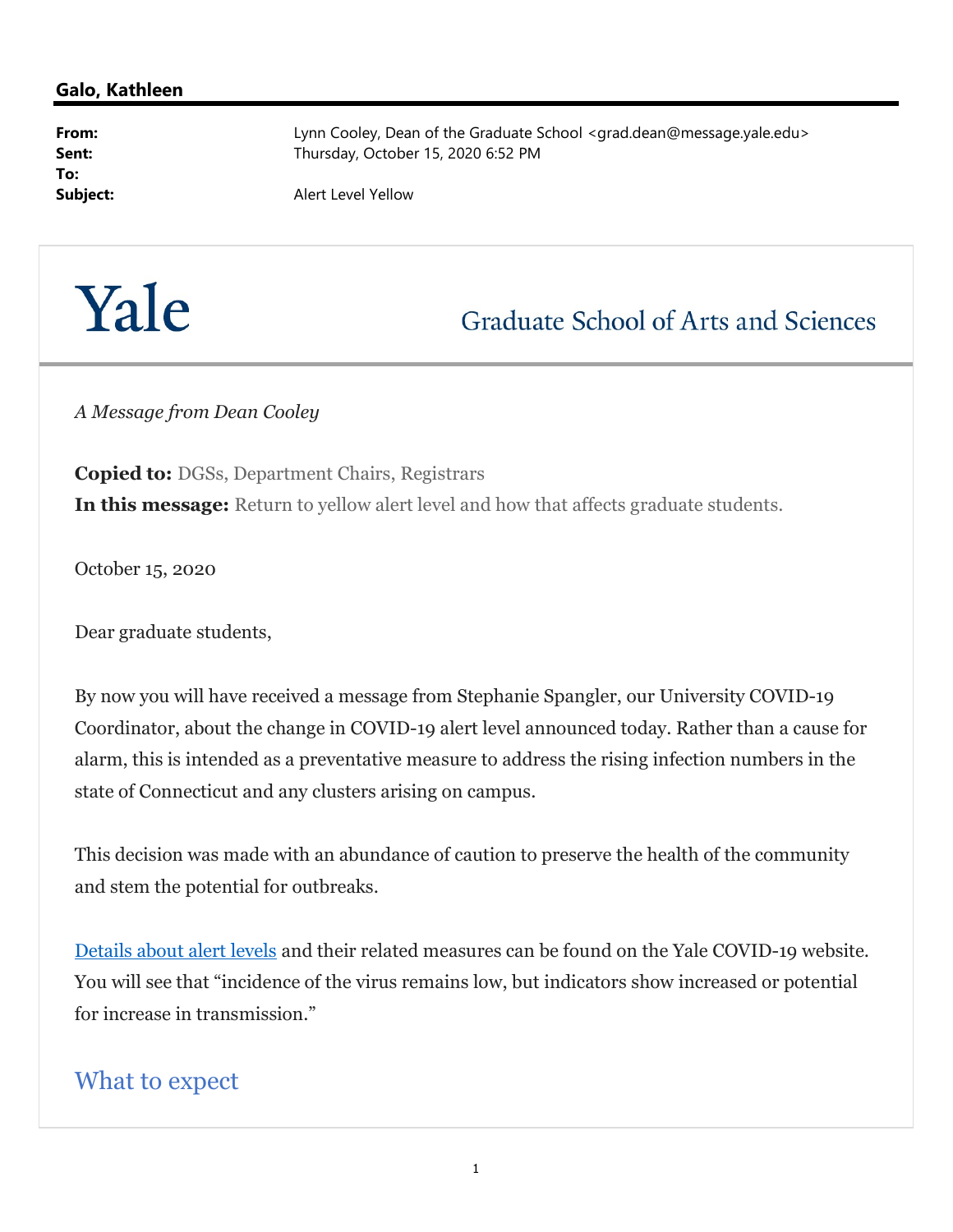For graduate students, little will change in your day-to-day activities, but it is more important than ever to continue taking precautions. Here are some reminders:

- You are still expected to practice the usual health and safety protocols physical distancing, mask wearing, daily health checks, and handwashing.
- Events and gatherings should still occur online as much as possible via Zoom or another electronic method. Please see these guidelines regarding meetings of all sorts, and download an application for event approval if you would like to plan a gathering of more than 10 individuals.
- Visitors are not allowed on campus. A visitor is anyone who is not a Yale student, or member of faculty or staff authorized for on-campus activity in Fall 2020.
- Travel is strongly discouraged, but if you do decide to leave the New Haven area for any length of time, we ask you to follow the COVID-19 quarantine and testing guidelines. This means that if you visit a state on the Connecticut travel advisory list or travel to another country, upon return you will have to quarantine for two weeks or until you have two negative tests (usually within the span of a week).

Some of you may nonetheless have plans to travel for Thanksgiving or the winter holidays. Please review the CDC Holiday Celebrations guidelines to protect yourselves and your loved ones. GSAS students do not need to notify health and safety leaders for travel from November 20, 2020 through January 25, 2021.

 Please remember that voluntary asymptomatic testing is available everyone in the Yale community, even if you are not subject to a testing requirement.

If you have questions about pandemic safety measures or issues of compliance, please check the University's COVID-19 hub and/or contact Dean Lisa Brandes at gsas.safetyteam@yale.edu. The GSAS Safety Team also has a site on YaleConnect where you can view the latest safety-related information.

Although you may be experiencing pandemic fatigue, this is the time to redouble efforts to keep our community healthy. Thank you for your patience and perseverance in adapting to this